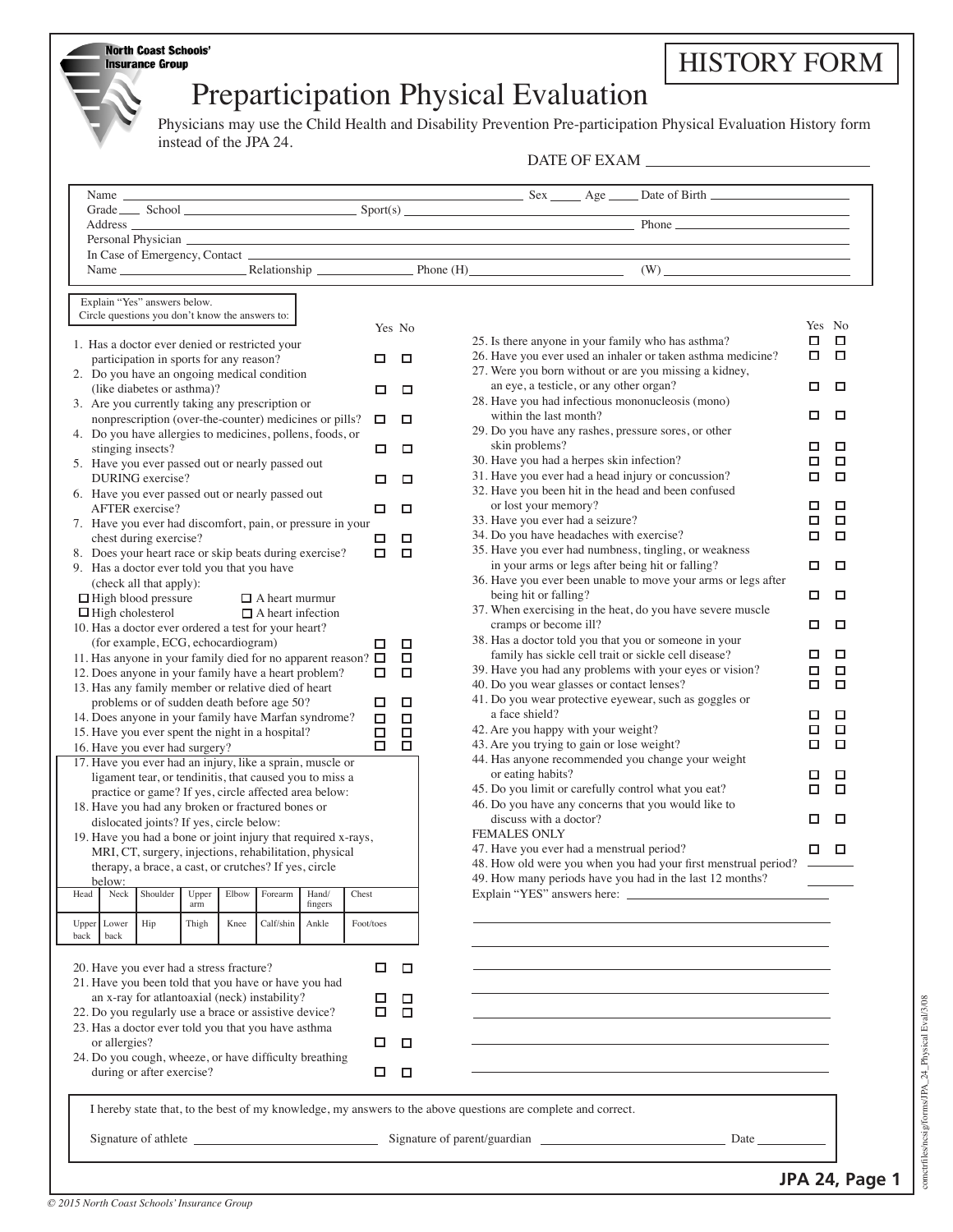Preparticipation Physical Evaluation PHYSICAL EXAMINATION FORM

| Name           |                                                                                                                                                                                                                                                                                                                                                                                              |         |    | Date of birth |  |  |  |
|----------------|----------------------------------------------------------------------------------------------------------------------------------------------------------------------------------------------------------------------------------------------------------------------------------------------------------------------------------------------------------------------------------------------|---------|----|---------------|--|--|--|
| Height         | Weight<br>% Body fat (optional)                                                                                                                                                                                                                                                                                                                                                              | Pulse   | BP |               |  |  |  |
| Vision $R$ 20/ | L20/<br>Pupils: Equal<br>Corrected: Y N                                                                                                                                                                                                                                                                                                                                                      | Unequal |    |               |  |  |  |
|                | PHYSICIAN REMINDERS<br>1. Consider additional questions on mare sensitive issues<br>Do you feel stressed out or under a lot of pressure?<br>Do you ever feel sad, hopeless, depressed, or anxious?<br>Do you feel safe at your home or residence?<br>Have you ever tried cigarettes, chewing tobacco, snuff, or dip?<br>During the past 30 days, did you use chewing tobacco, snuff, or dip? |         |    |               |  |  |  |
| 8.<br>9.       | Do you drink alcohol or use any other drugs?<br>Have you ever taken anabolic steroids or used any other performance supplement?<br>Have you ever taken any supplements to help you gain or lose weight or improve your performance?<br>10. Do you wear a seat belt, use a helmet, and use condoms?                                                                                           |         |    |               |  |  |  |

11. Consider reviewing questions on cardiovascular symptoms (questions 5-14).

Notes:

|                               | <b>NORMAL</b> | <b>ABNORMAL FINDINGS</b> | <b>INITIALS*</b> |
|-------------------------------|---------------|--------------------------|------------------|
| <b>MEDICAL</b>                |               |                          |                  |
| Appearance                    |               |                          |                  |
| Eyes/ears/nose/throat         |               |                          |                  |
| Hearing                       |               |                          |                  |
| Lymph nodes                   |               |                          |                  |
| Heart                         |               |                          |                  |
| Murmurs                       |               |                          |                  |
| Pulses                        |               |                          |                  |
| Lungs                         |               |                          |                  |
| Abdomen                       |               |                          |                  |
| Genitourinary (males only)* * |               |                          |                  |
| Skin                          |               |                          |                  |
| <b>MUSCULOSKELETAL</b>        |               |                          |                  |
| ${\rm Neck}$                  |               |                          |                  |
| $\operatorname{Back}$         |               |                          |                  |
| Shoulder/arm                  |               |                          |                  |
| Elbow/forearm                 |               |                          |                  |
| Wrist/hand/fingers            |               |                          |                  |
| Hip/thigh                     |               |                          |                  |
| Knee                          |               |                          |                  |
| Leg/ankle                     |               |                          |                  |
| Foot/toes                     |               |                          |                  |

\* Multiple-examiner set-up only.

\* Having a third party present is recommended for the genitourinary examination.

| Notes:                                                    |                                                                                                                                                                                                                               |
|-----------------------------------------------------------|-------------------------------------------------------------------------------------------------------------------------------------------------------------------------------------------------------------------------------|
| Sports participation: Approved: _________<br>Conditional: |                                                                                                                                                                                                                               |
|                                                           | Date and the same state of the state of the state of the state of the state of the state of the state of the state of the state of the state of the state of the state of the state of the state of the state of the state of |
|                                                           | <b>Phone</b> Phone                                                                                                                                                                                                            |
| Signature of physician Signature of physician             | , MD, DO, ND, NP or PA                                                                                                                                                                                                        |